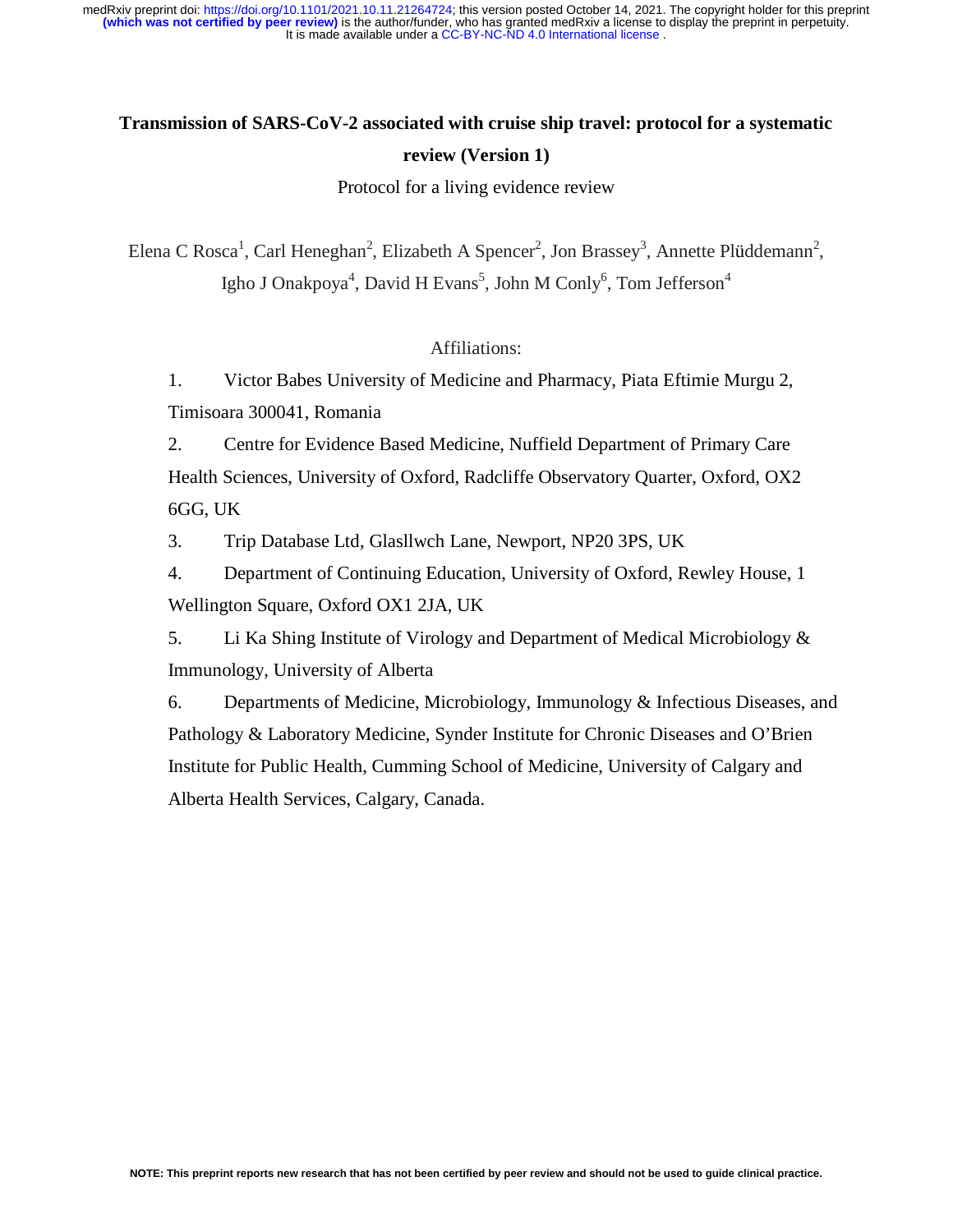## **Abstract:**

**Background:** Maritime and river travel, including cruise ships, have been implicated with spreading viruses through infected passengers and crew. Given the novelty of the SARS-CoV-2 infection, early cruise ship travel transmission models of spread are based on what is known of the dynamics of other respiratory viral infections. Our objective is to provide a rapid summary and evaluation of relevant data on SARS-CoV-2 transmission aboard cruise ships, report policy implications, and highlight research gaps requiring attention.

**Methods:** We will search LitCovid, medRxiv, Google Scholar, and the WHO Covid-19 database using COVID-19, SARS-CoV-2, transmission, and cruise ship appropriate synonyms. We will also search the reference lists of included studies for additional relevant studies. We will include studies reporting onboard SARS-CoV-2 transmission from passengers and/or crew to passengers and/or crew. We will consider any potential transmission mode. We will assess study quality based on five criteria and report important findings. The outcome will consist of the onboard cruise ships' transmission of SARS-CoV-2. We will provide a narrative summary of the data and report the outcomes, including quantitative estimates where feasible and relevant. Where possible, compatible datasets may be pooled for meta-analysis.

**Expected results:** We will present the evidence in three distinct packages: study description, methodological quality assessment and data extracted. We will summarize the evidence and will draw conclusions as to the quality of the evidence.

## **Keywords**

COVID-19; SARS-CoV-2; Transmission; Cruise ship.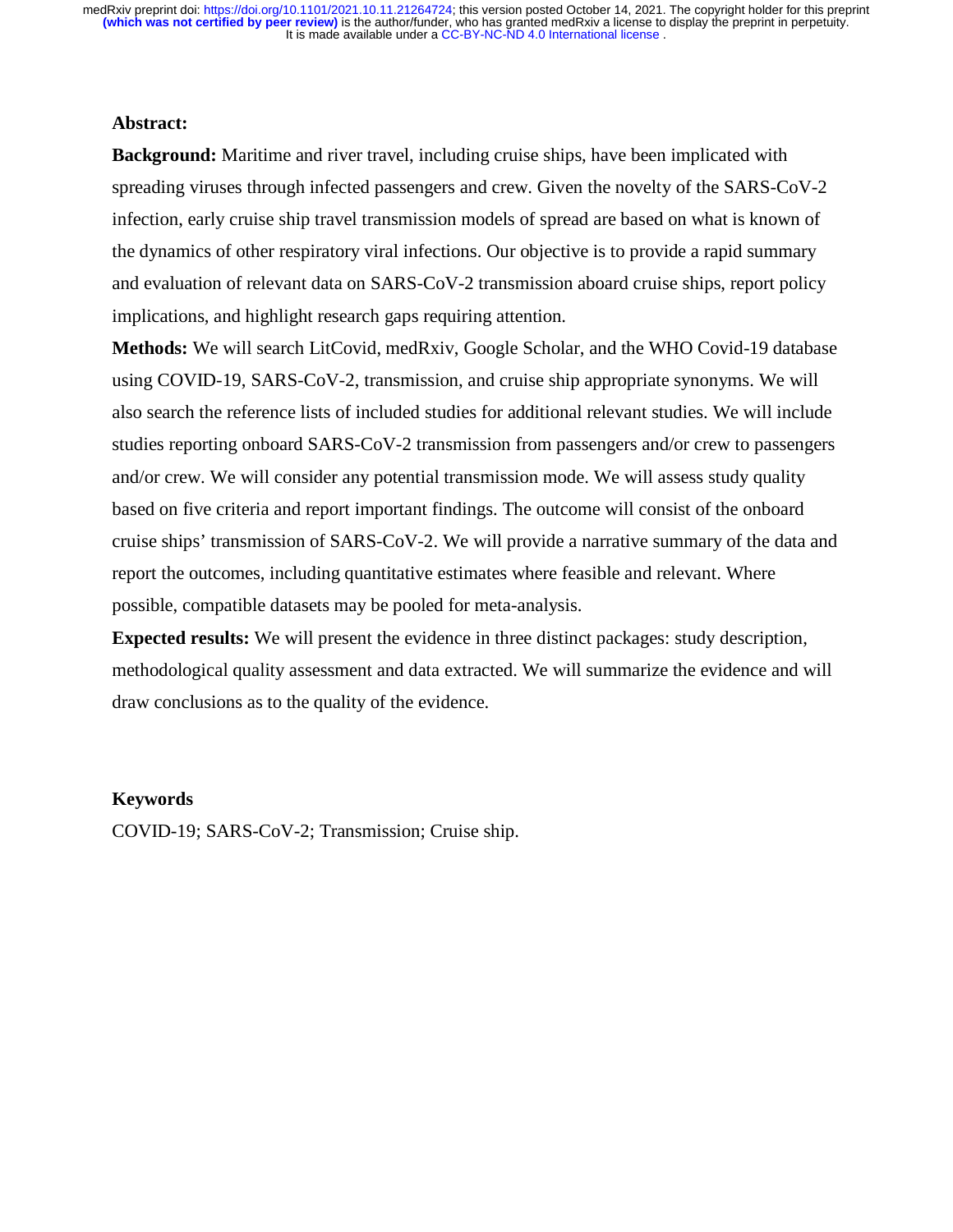#### **Background:**

Coronavirus disease 2019 (COVID-19) is a novel condition, distinct from other diseases caused by coronaviruses, such as Severe Acute Respiratory Syndrome (SARS) and Middle East Respiratory Syndrome (MERS). The SARS-CoV-2 virus spreads rapidly, and the modes of transmission are not yet completely understood.

National and international organizations, including the WHO, are working to coordinate the development of prevention, control, and management measures on many fronts. The overarching aim is to control the SARS-CoV-2 pandemic by reducing transmission of the virus and preventing associated illness and death [WHO 2020]. Nevertheless, the transmission of the SARS-CoV-2 virus and the disease it causes are not entirely understood, and public health measures for restricting transmission are based on the best available information.

Maritime and river travel, including cruise ships, have been implicated with spreading viruses through infected passengers and crew. Firstly, cruise ships, with their closed or partially enclosed environments, may facilitate virus transmission because passengers and crew are in close proximity for extended periods [Millman 2015]. The shipboard activities including dining, games, movies, and tours increase the chances of close contact between passengers and crew [Fernandes 2014]. In addition, travel includes frequent layovers at ports of call where new crew and travelers can board, allowing the introduction of new susceptible persons and possibly new infected persons as well [Millman 2015]. Also, the modern cruise ships accommodate many travelers, often carrying passengers aged over 65 years, some with medical comorbidities, with an increased risk for complications. The incubation period and the subsequent period of maximum infectivity of many infectious diseases fall within the average cruise period of 6 days [Quigley 2020].

The high number of traveling individuals, frequently in close proximity to others, increases the likelihood of transmitting infectious diseases. As in other closed or semi-closed settings, the onboard transmission of viruses and consequent development of an outbreak is facilitated by direct person-to-person contact or contact with contaminated surfaces. The risk of transmission of infections depends on proximity to an index case, passengers and crew movement, fomites, and contact among passengers or crew.

During February – March 2020, SARS-CoV-2 outbreaks associated with cruise ship voyages caused over 800 cases among passengers and crew [Moriarty 2020]. Consequently, from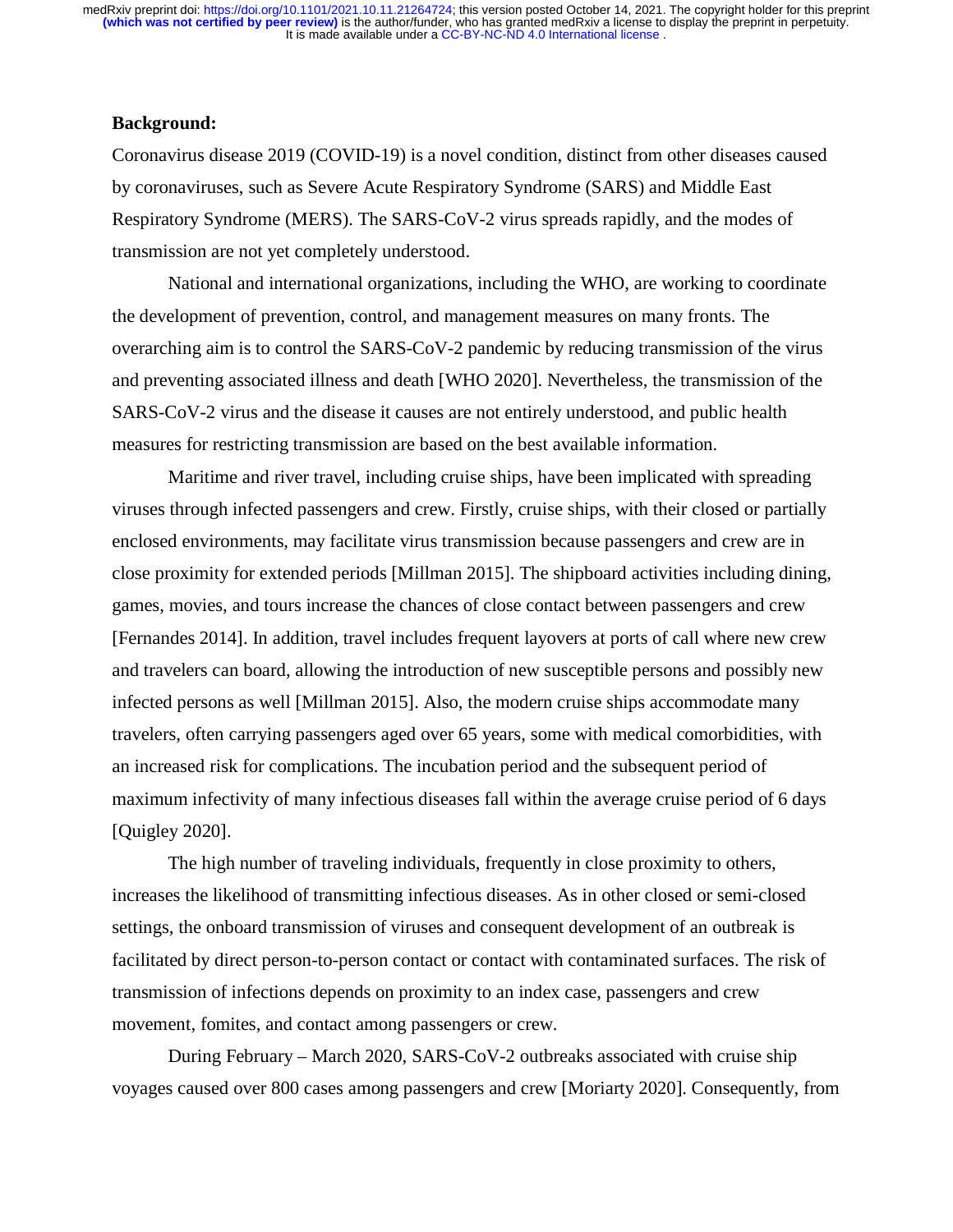February 2020, several national and international organizations provided recommendations on deferral of ship travel worldwide, and guidance on managing COVID-19 cases and outbreaks onboard ships [WHO 2020a, WHO 2020b]. In March 2020, the Cruise Lines International Association announced a 30-day voluntary suspension of cruise operations in the United States. Also, the CDC issued a No Sail Order for cruise ships, suspending operation in U.S. waters; the order was renewed on 9 April 2020, taking effect on 15 April 2020 [Scuchat 2020]. About 13 months later in the pandemic, guidance was provided on the gradual and safe resumption of operations of cruise ships [ECDC 2021, EU Health Gateways 2021].

One of the most critical aspects of these uncertainties is the modes and circumstances of transmission of newly identified agents. Nonetheless, given the novelty of the SARS-CoV-2 infection, early cruise ship travel transmission models of spread are based on what is known of the dynamics of other respiratory viral infections, mainly those due to influenza. Consequently, research is ongoing worldwide to understand SARS-CoV-2 modes of transmission, complemented with rapid publications. As a result, there is a need to continuously and systematically conduct reviews of publicly available studies with the latest knowledge to inform recommendations using the most up-to-date information.

## **Objectives**

The objectives of the review are to provide a rapid summary and evaluation of relevant data on the transmission of SARS-CoV-2 aboard cruise ships, report important policy implications, and highlight research gaps which need to be addressed. This includes airborne, contact and droplet, fomite, and orofecal modes of transmission.

## **Modes of transmission for SARS-CoV-2** [WHO 2021, WHO 2014]

Respiratory droplets are  $>5-10$  um in diameter. Respiratory droplets that include the virus can reach the mouth, nose, or eyes of a susceptible person and can result in infection.

Respiratory droplets  $\leq 5$ µm in diameter are referred to as droplet nuclei or aerosols.

Airborne transmission is the spread of an infectious agent caused by disseminating aerosols that remain infectious when suspended in the air over long distances and periods of time.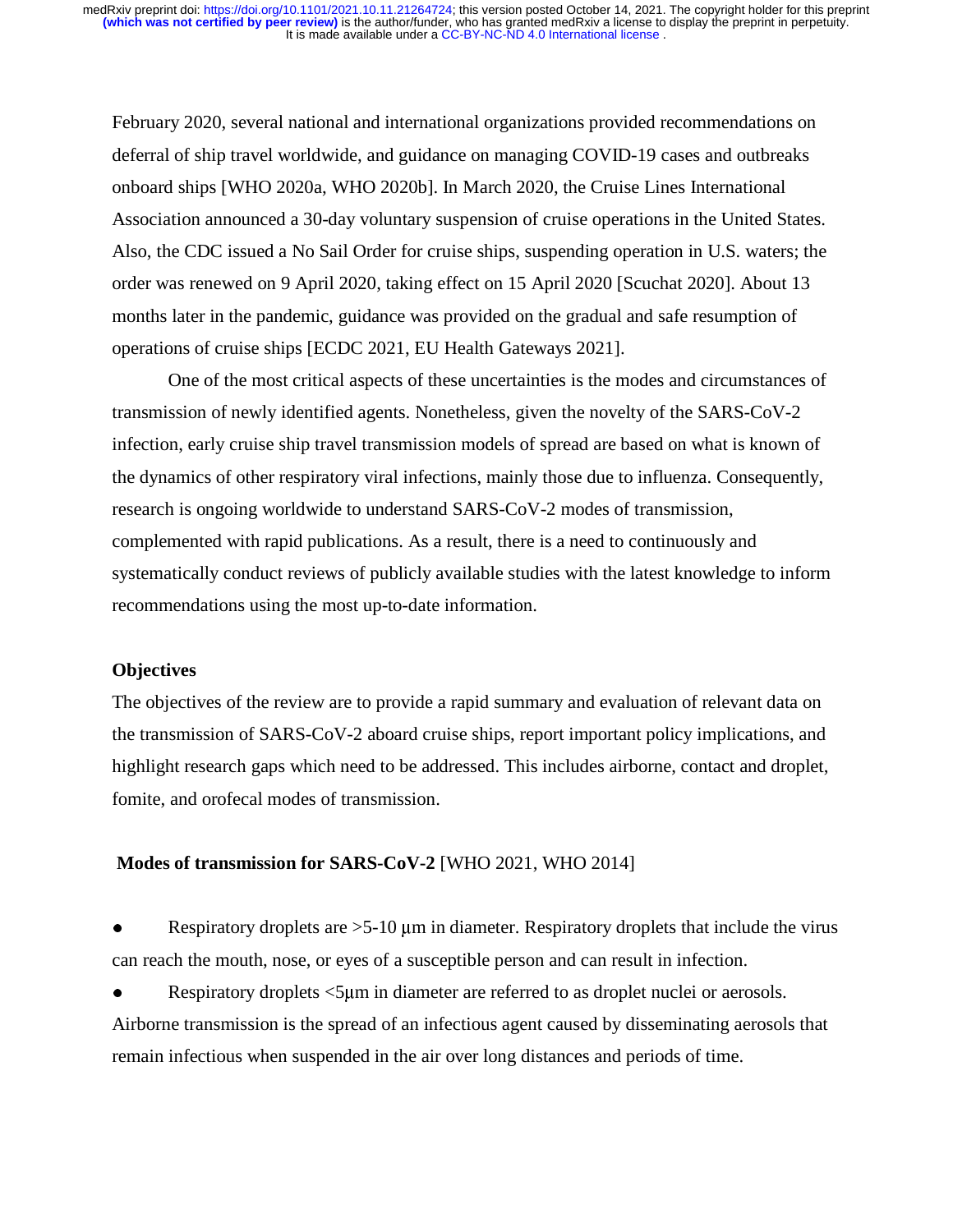Close or direct contact transmission occurs with an infected person who has respiratory symptoms.

Respiratory secretions or droplets can contaminate surfaces and objects, creating fomites (contaminated surfaces).

● Orofecal transmission occurs where the virus in fecal particles can pass from one person to the mouth of another. The main causes include lack of adequate sanitation and poor hygiene practices. Fecal contamination of food is another form of orofecal transmission.

#### **Subgroups:**

If feasible, the studies on the transmission of SARS-CoV-2 associated with cruise ship travel will form a subgroup of a broader systematic review on transmission dynamics of COVID-19 [Jefferson 2020]. We will report the evidence from studies with the results of reverse transcriptase-polymerase chain reaction (RT-PCR) reported by cycle threshold [Public Health England 2020], time from symptom onset, genomic sequencing (GS), and live culture of SARS-CoV-2, where available. Evidence from studies comparing culture with other means of diagnosis is not usually mode of transmission-specific. Updates of the culture review will be carried out alongside and in parallel with modes of transmission study extraction for all modes.

# **Methods**

This protocol is developed based on a previous protocol for a series of systematic reviews on the evidence on transmission dynamics of COVID-19 [Jefferson 2020].

# **Search Strategy**

We will search the following electronic databases: LitCovid and the WHO COVID-19 from inception, and medRxiv and Google Scholar databases from January 2020. Searches will be updated approximately every month; if the volume of new studies is significant, searches will be performed every fortnight. Search terms will include Covid-19, SARS-CoV-2, transmission, and cruise ship appropriate synonyms. In addition, reference lists of relevant articles, including reviews, will be screened for additional relevant studies.

#### **Study inclusion and exclusion**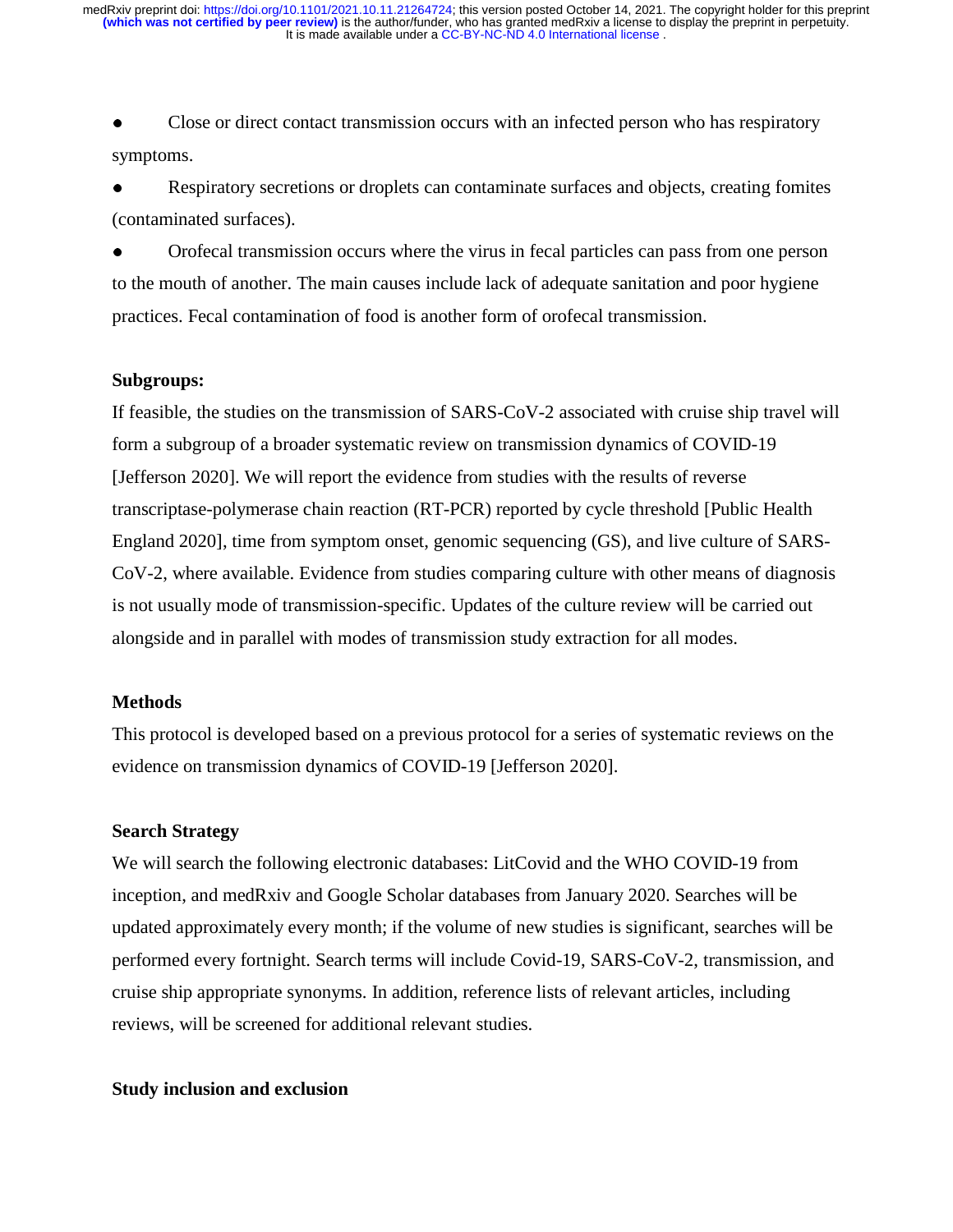We will include studies reporting onboard SARS-CoV-2 transmission from passengers and/or crew to passengers and/or crew. We will consider any potential transmission mode, including droplet, airborne, fomite, fecal-oral, or other. Studies can be observational, including case series, ecological, or prospective; or interventional, including randomized trials and clinical reports, outbreak reports, case-control studies, experimental studies, and non-predictive modeling.

We will include studies that assess factors influencing transmission, such as infectivity of the index case (pre-symptomatic, asymptomatic or symptomatic, with or without wearing masks), the susceptibility of passengers (previous SARS-CoV-2 infection or vaccination, with or without wearing masks), and effectiveness of exposure (proximity to the index case, duration of exposure, technical specifications of the ship, quality of ventilation). Studies incorporating models to describe observed data will be included. Studies reporting solely predictive modeling will be excluded.

If two or more papers present the same data, we will include only the most comprehensive (or more recent/higher quality) report.

#### **Data extraction**

We will include publication details (authors, year, country); cruise characteristics (origin and destination of the ship, duration of the voyage, technical specifications of the ship, stops, and information on ventilation system); data on the index cases (number, age, gender, country of residence or nationality, location on the ship, if they did or did not wear masks, symptoms during the cruise, laboratory confirmation of diagnosis); study type and details on contact tracing (definition of contact, secondary cases demographic data, symptoms, laboratory confirmation, contact tracing strategy, methods used to identify contacts, methods used for contacting contacts, total number of contacts identified, the total number of successfully traced contacts, the location of contacts in relation to the index case, immunological status and if they did not did not wear masks); exposure of primary and secondary cases (before, during, and after the cruise); conclusion on disease transmission (the number of cases/number of contacted passengers, and crew excluding index cases), intervention, and funding source of the study.

We will extract study data into data extraction templates Table 1 and Appendix 1 (study characteristics), Table 2 (methodological quality of studies), and a table with a summary of the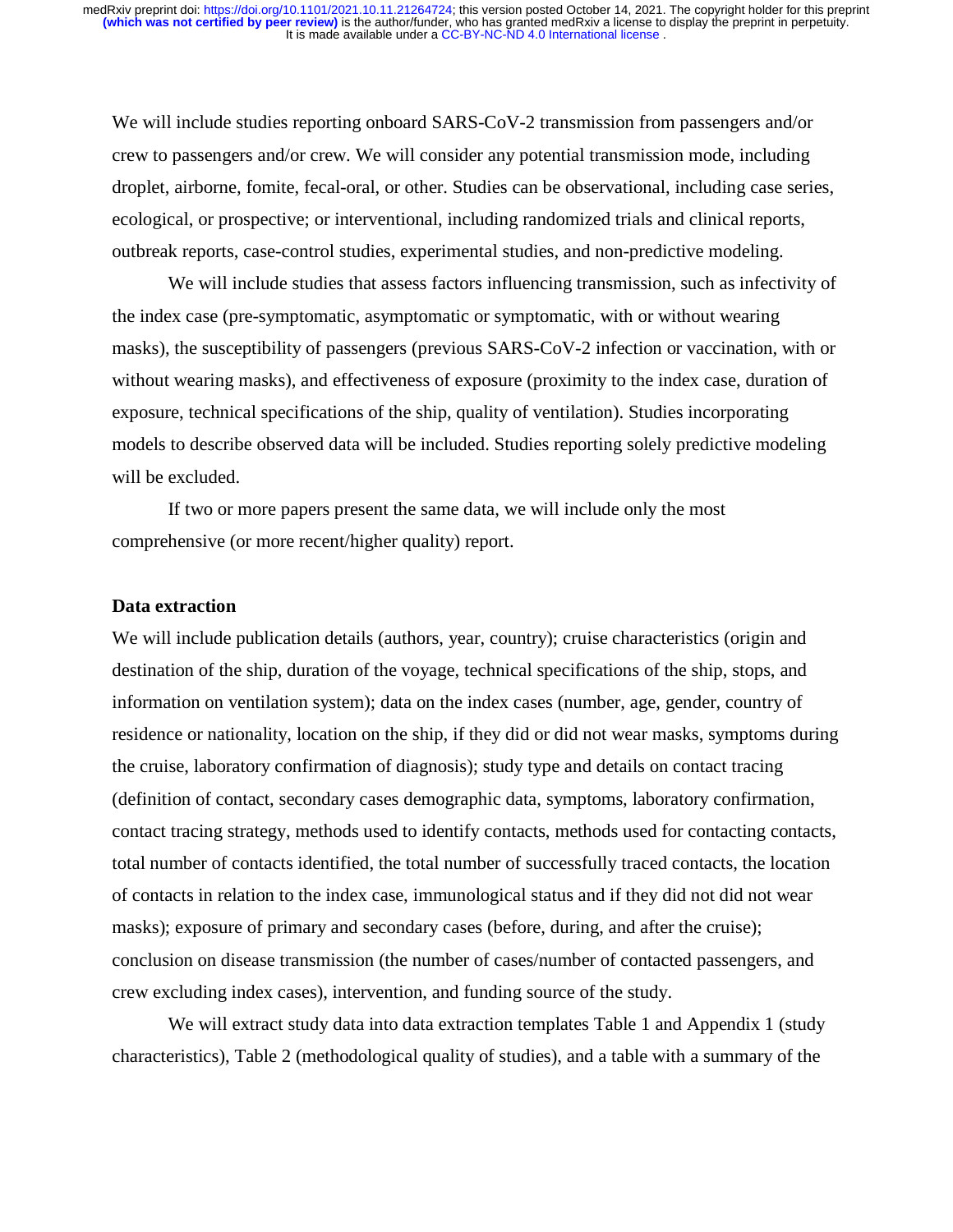main findings. References will be included in alphabetical order as a web appendix that facilitates updating. We will follow PRISMA reporting guidelines.

Data extraction will be performed by one author and independently checked by a second author. In case of disagreement, a third author will arbitrate.

## **Quality assessment**

We will assess the quality of included studies based on a modified QUADAS-2 tool using five domains [Jefferson 2020] (see Appendix Table 2). For studies that generate the hypothesis of onboard COVID-19 transmission, we will assess the strength of evidence for each study depending on the methods used to investigate the SARS-CoV-2 transmission [Jefferson 2021].

For the *onboard transmission studies*, we will investigate the following aspects: (1) a clearly defined setting, with a description of the ship and voyage, location of index cases, and secondary cases;

(2) demographic characteristics (including age and gender) and sampling procedures adequately described, with data on the day of the sampling procedure and data on symptoms (including onset day);

(3) follow-up strategy and duration sufficient for the outcomes; we will consider as adequate a comprehensive follow-up strategy, for at least 14 days;

(4) the transmission outcomes assessed adequately; the studies should report the following data on secondary cases: demographic data, clinical data (with the day of onset of symptoms), and paraclinical data (RT-PCR with Ct <25; GS; viral cultures) with the day of the testing procedure; (5) main biases that are threats to validity taken into consideration, follow-up of >80% of passengers and crew, and exclusion of alternative exposures.

For the *environmental studies*, we will investigate the following aspects:

(1) Does the description of methods contain sufficient detail to enable replication of the study;

(2) Is the sample source clearly described;

(3) Are the analyses and reporting appropriate;

(4) Is the bias dealt with; did the authors acknowledge the potential biases and, if yes, did they made any attempts to address them;

(5) Are there any applicability concerns?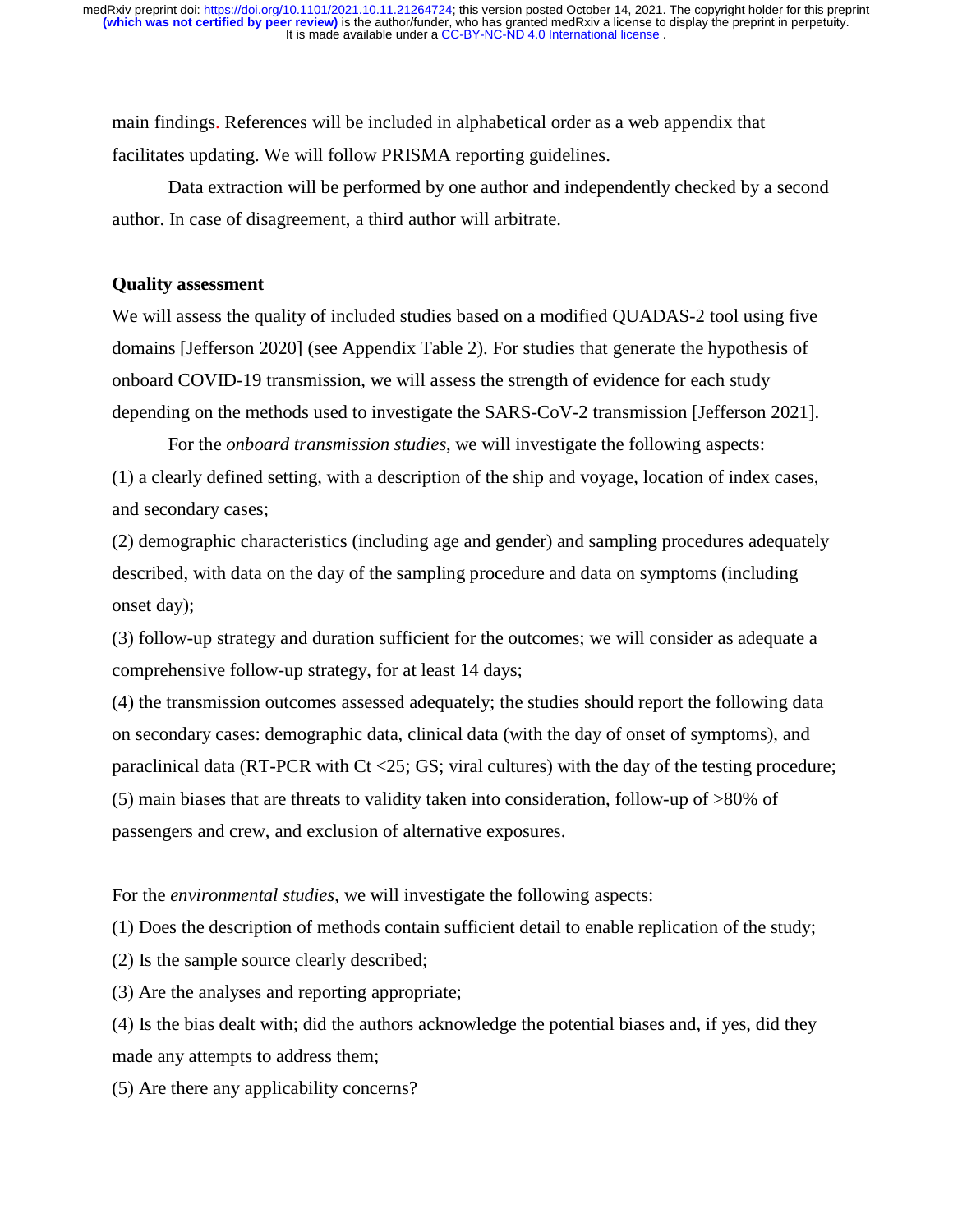Quality assessment will be performed by one author and independently checked by a second author. Disagreements will be resolved through discussion. If a resolution cannot be achieved, a third author will arbitrate.

#### **Data synthesis and reporting**

The outcome will consist of the onboard cruise ships' transmission of SARS-CoV-2. We will provide a narrative summary of the data and report the outcomes, including quantitative estimates where feasible and relevant. We will report the detection of a live culture of SARS-CoV-2 when reported (see also subgroups), and data on GS if available. Where possible, compatible datasets may be pooled for meta-analysis. We may write to authors for clarification of data and also report research and policy implications.

#### **Continual data release**

Summary descriptions of important, relevant research papers identified are outlined in the tracker and corresponding folders in an ongoing manner. As important new data accumulates, we will produce a report as an individual rapid review and aim to make all our work available by depositing the review findings on the Oxford Research Archive. Where possible, we will submit the review report to relevant scientific journals for publication.

# **Conflict of interest statements**

TJ was in receipt of a Cochrane Methods Innovations Fund grant to develop guidance on the use of regulatory data in Cochrane reviews (2015-018). In 2014–2016, he was a member of three advisory boards for Boehringer Ingelheim. TJ was a member of an independent data monitoring committee for a Sanofi Pasteur clinical trial on an influenza vaccine. TJ is occasionally interviewed by market research companies about phase I or II pharmaceutical products for which he receives fees (current). TJ was a member of three advisory boards for Boehringer Ingelheim (2014-16). TJ was a member of an independent data monitoring committee for a Sanofi Pasteur clinical trial on an influenza vaccine (2015-2017). TJ is a relator in a False Claims Act lawsuit on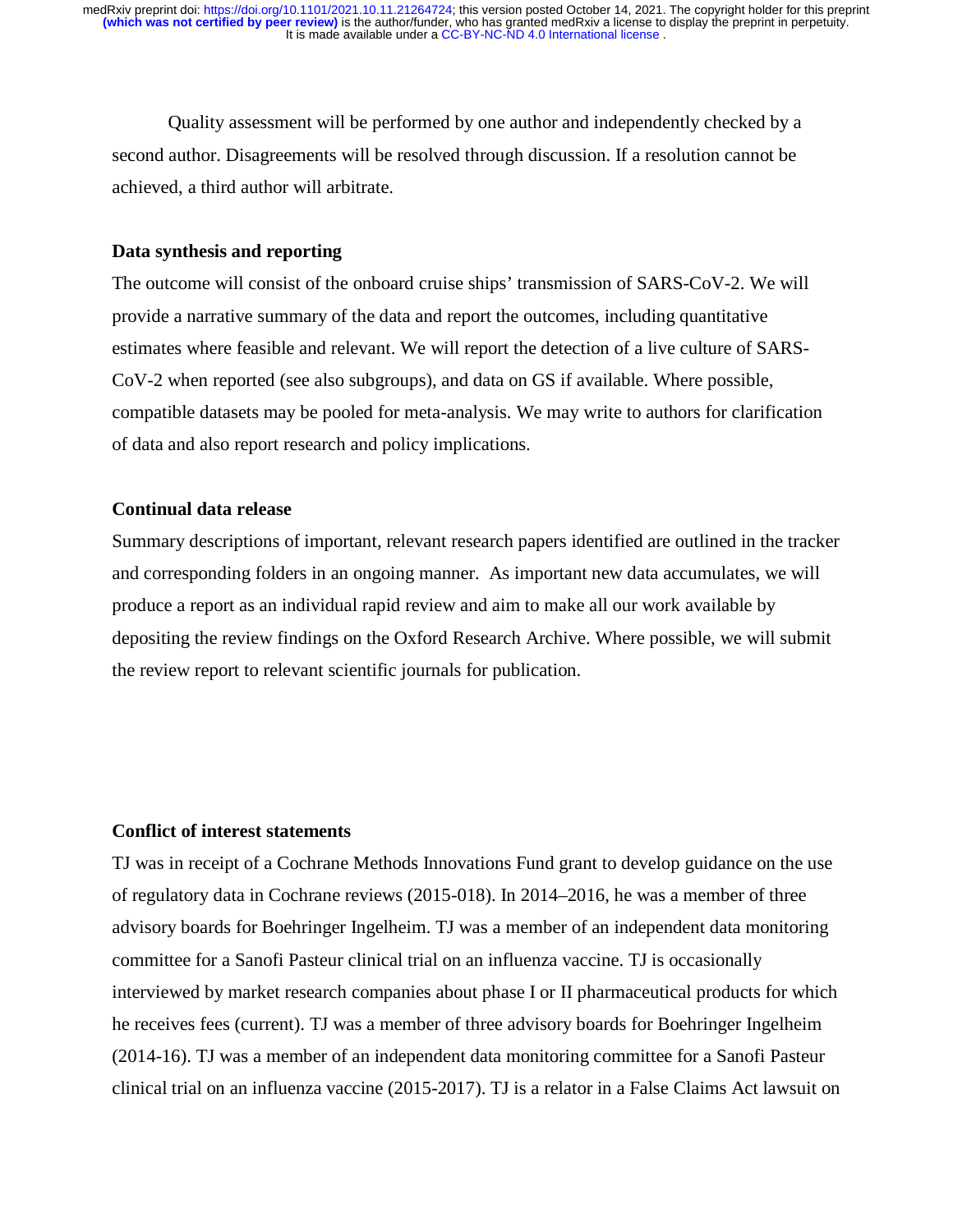behalf of the United States that involves sales of Tamiflu for pandemic stockpiling. If resolved in the United States favor, he would be entitled to a percentage of the recovery. TJ is coholder of a Laura and John Arnold Foundation grant for development of a RIAT support centre (2017-2020) and Jean Monnet Network Grant, 2017-2020 for The Jean Monnet Health Law and Policy Network. TJ is an unpaid collaborator to the project Beyond Transparency in Pharmaceutical Research and Regulation led by Dalhousie University and funded by the Canadian Institutes of Health Research (2018-2022). TJ consulted for Illumina LLC on next generation gene sequencing (2019-2020). TJ was the consultant scientific coordinator for the HTA Medical Technology programme of the Agenzia per i Servizi Sanitari Nazionali (AGENAS) of the Italian MoH (2007-2019). TJ is Director Medical Affairs for BC Solutions, a market access company for medical devices in Europe. TJ was funded by NIHR UK and the World Health Organization (WHO) to update Cochrane review A122, Physical Interventions to interrupt the spread of respiratory viruses. TJ is funded by Oxford University to carry out a living review on the transmission epidemiology of COVID-19. Since 2020, TJ receives fees for articles published by The Spectator and other media outlets. TJ is part of a review group carrying out Living rapid literature review on the modes of transmission of SARS-CoV-2 (WHO Registration 2020/1077093-0). He is a member of the WHO COVID-19 Infection Prevention and Control Research Working Group for which he receives no funds. TJ is funded to co-author rapid reviews on the impact of Covid restrictions by the Collateral Global Organisation*.*  TJ's competing interests are also online https://restoringtrials.org/competing-interests-tomjefferson

CJH holds grant funding from the NIHR, the NIHR School of Primary Care Research, the NIHR BRC Oxford and the World Health Organization for a series of Living rapid review on the modes of transmission of SARs-CoV-2 reference WHO registration No2020/1077093. He has received financial remuneration from an asbestos case and given legal advice on mesh and hormone pregnancy tests cases. He has received expenses and fees for his media work including occasional payments from BBC Radio 4 Inside Health and The Spectator. He receives expenses for teaching EBM and is also paid for his GP work in NHS out of hours (contract Oxford Health NHS Foundation Trust). He has also received income from the publication of a series of toolkit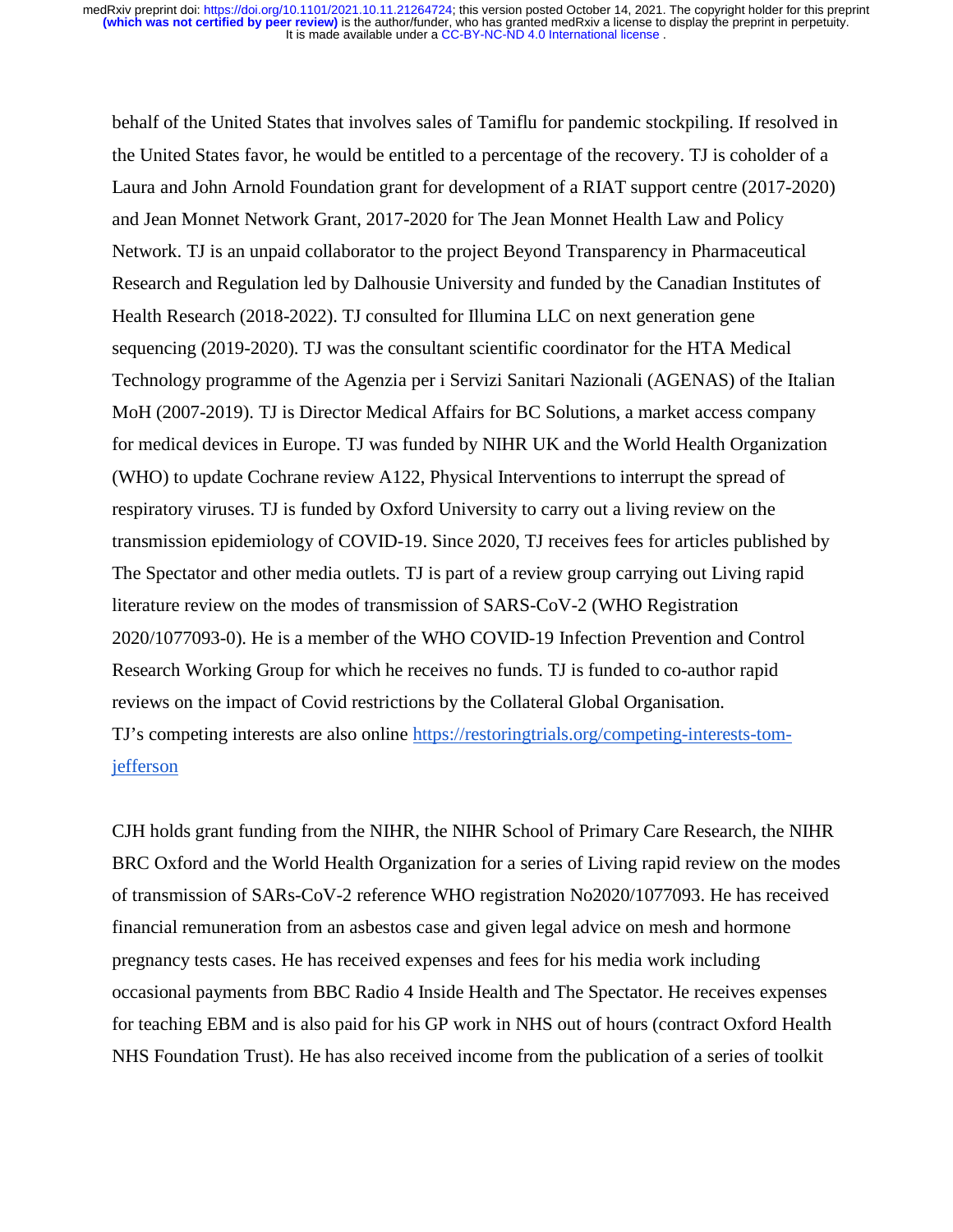books and for appraising treatment recommendations in non-NHS settings. He is Director of CEBM and is an NIHR Senior Investigator.

DE holds grant funding from the Canadian Institutes for Health Research and Li Ka Shing Institute of Virology relating to the development of Covid-19 vaccines as well as the Canadian Natural Science and Engineering Research Council concerning Covid-19 aerosol transmission. He is a recipient of World Health Organization and Province of Alberta funding which supports the provision of BSL3-based SARS-CoV-2 culture services to regional investigators. He also holds public and private sector contract funding relating to the development of poxvirus-based Covid-19 vaccines, SARS-CoV-2-inactivation technologies, and serum neutralization testing.

JMC holds grants from the Canadian Institutes for Health Research on acute and primary care preparedness for COVID-19 in Alberta, Canada and was the primary local Investigator for a Staphylococcus aureus vaccine study funded by Pfizer for which all funding was provided only to the University of Calgary. He is co-investigator on a WHO funded study using integrated human factors and ethnography approaches to identify and scale innovative IPC guidance implementation supports in primary care with a focus on low-resource settings and using drone aerial systems to deliver medical supplies and PPE to remote First Nations communities during the COVID-19 pandemic. He also received support from the Centers for Disease Control and Prevention (CDC) to attend an Infection Control Think Tank Meeting. He is a member and Chair of the WHO Infection Prevention and Control Research and Development Expert Group for COVID-19 and a member of the WHO Health Emergencies Programme (WHE) Ad-hoc COVID-19 IPC Guidance Development Group, both of which provide multidisciplinary advice to the WHO and for which no funding is received and from which no funding recommendations are made for any WHO contracts or grants. He is also a member of the Cochrane Acute Respiratory Infections Working Group.

JB is a major shareholder in the Trip Database search engine (www.tripdatabase.com) as well as being an employee. In relation to this work Trip has worked with a large number of organisations over the years, none have any links with this work. The main current projects are with AXA and Collateral Global. He worked on Living rapid literature review on the modes of transmission of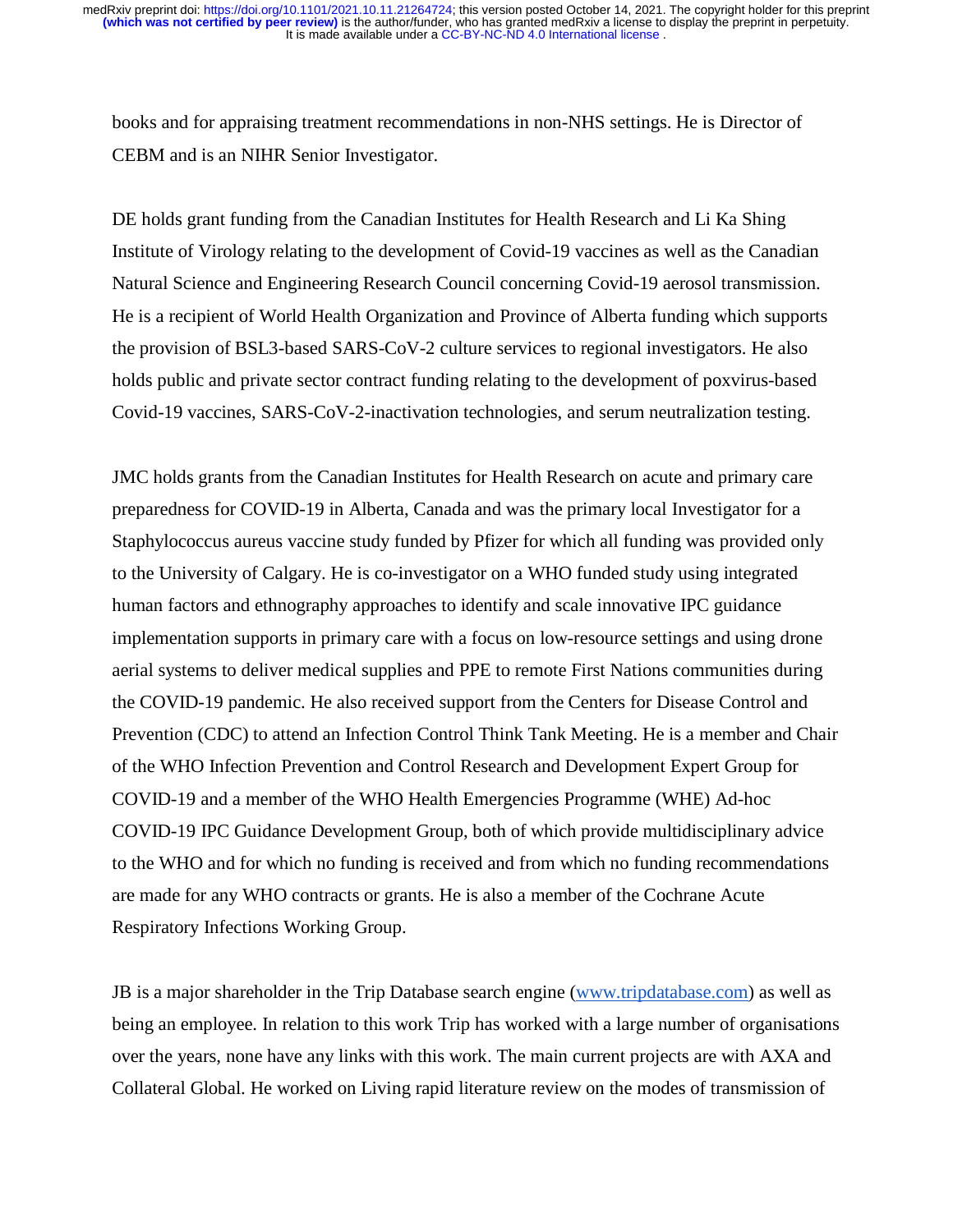SARS-CoV-2 (WHO Registration 2020/1077093-0) and is part of the review group carrying out a scoping review of systematic reviews and meta-analyses of interventions designed to improve vaccination uptake (WHO Registration 2021/1138353-0).

ECR was a member of the European Federation of Neurological Societies (EFNS) / European Academy of Neurology (EAN) Scientist Panel – Subcommittee of Infectious Diseases (2013- 2017). Since 2021, she is a member of the International Parkinson and Movement Disorder Society (MDS) Multiple System Atrophy Study Group, the Mild Cognitive Impairment in Parkinson Disease Study Group, and the Infection Related Movement Disorders Study Group. She was an External Expert and sometimes Rapporteur for COST proposals (2013, 2016, 2017, 2018, 2019) for Neurology projects. She is a Scientific Officer for the Romanian National Council for Scientific Research.

AP holds grants from the NIHR School for Primary Care Research.

IJO and EAS have no interests to disclose.

# **Funding**

CH has been PI on WHO-funded transmission work and received funding from the University of Calgary and funding support from the NIHR SPCR.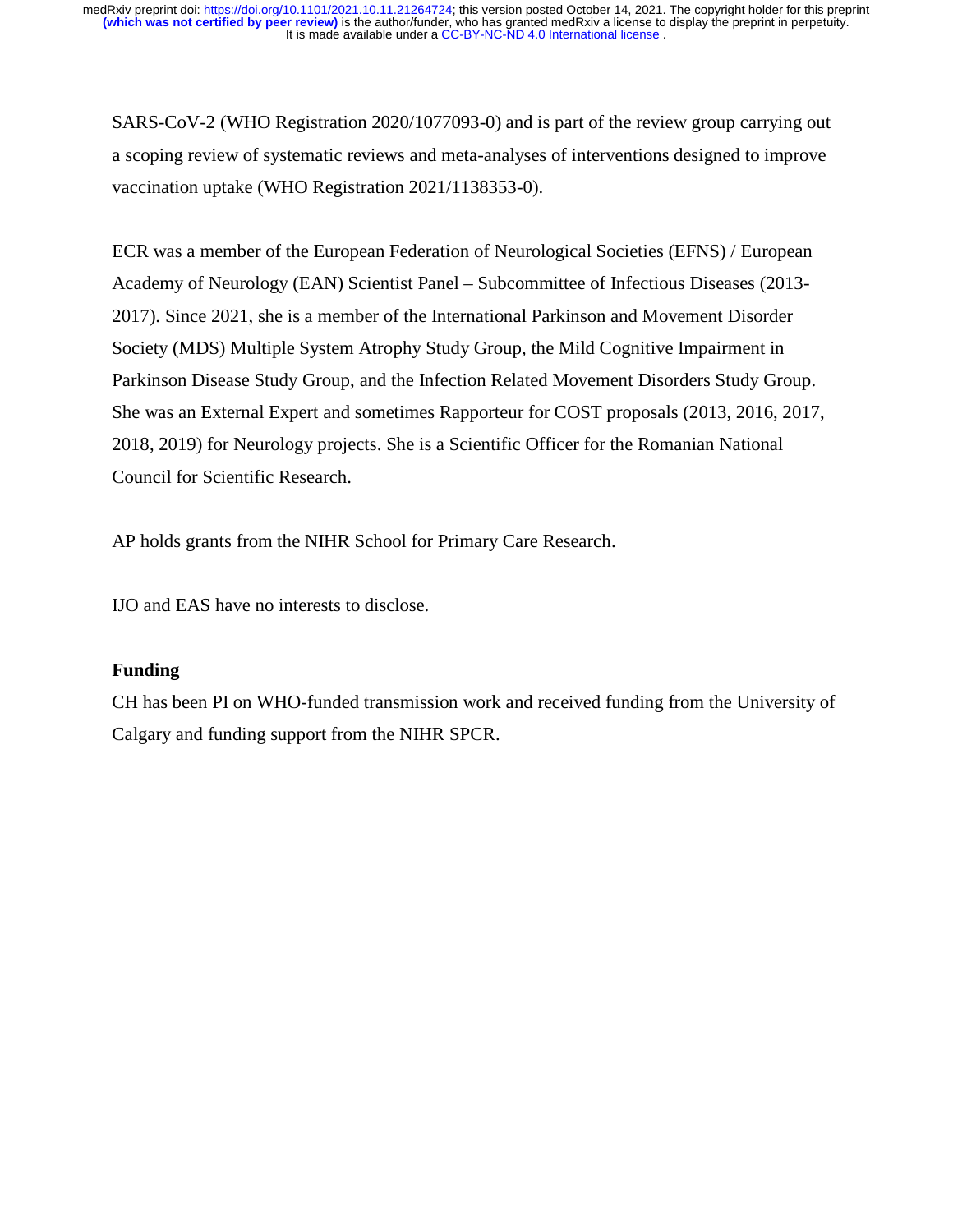# **References:**

European Centre for Disease Prevention and Control (ECDC). European Maritime Safety Agency. Guidance on the gradual and safe resumption of operations of cruise ships in the European Union in relation to the COVID-19 pandemic. Revision 1, 12 May 2021. Available at: https://www.ecdc.europa.eu/sites/default/files/documents/COVID-CRUISE-GUIDANCErevision-1-May-2021.pdf

EU Health Gateways. Interim advice for restarting river cruise ship operations after lifting restrictive measures in response to the COVID-19 pandemic. Version 1, June 2021. Available at: https://www.healthygateways.eu/Portals/0/plcdocs/EU\_HEALTHY\_GATEWAYS\_COVID-19\_RESTARTING\_INLAND\_CRUISES.PDF

Fernandes EG, de Souza PB, de Oliveira ME, Lima GD, Pellini AC, Ribeiro MC, Sato HK, Ribeiro AF, Yu AL. Influenza B outbreak on a cruise ship off the São Paulo Coast, Brazil. J Travel Med. 2014; 21(5):298-303. doi: 10.1111/jtm.12132.

Jefferson T, Plüddemann A, Spencer EA, Brassey J, Heneghan C. The evidence on transmission dynamics of COVID-19: protocol for a series of Systematic Reviews. 2020. Available at https://www.cebm.net/evidence-synthesis/transmission-dynamics-of-covid-19/

Jefferson T, Heneghan C, Spencer E, Brassey J, Pluddeman A, Onakpoya I, Evans D, Conly JA. Hierarchical Framework for Assessing Transmission Causality of Respiratory Viruses. Preprints 2021, 2021040633. DOI: 10.20944/preprints202104.0633.v1.

Millman AJ, Kornylo Duong K, Lafond K, Green NM, Lippold SA, Jhung MA. Influenza Outbreaks Among Passengers and Crew on Two Cruise Ships: A Recent Account of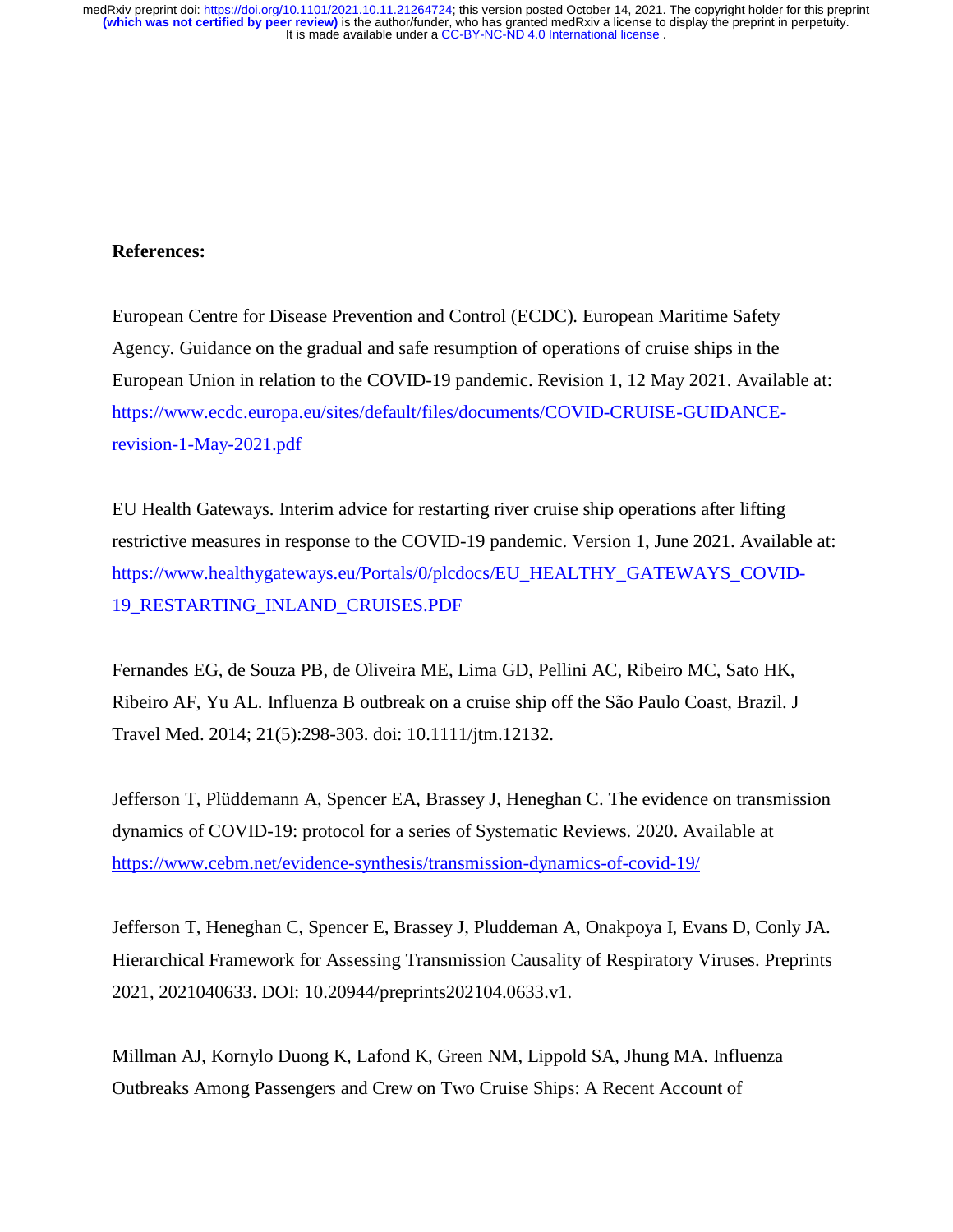Preparedness and Response to an Ever-Present Challenge. J Travel Med. 2015;22(5):306-311. doi:10.1111/jtm.12215

Moriarty LF, Plucinski MM, Marston BJ, Kurbatova EV, Knust B, Murray EL, et al. Public Health Responses to COVID-19 Outbreaks on Cruise Ships - Worldwide, February-March 2020. MMWR Morb Mortal Wkly Rep. 2020; 69(12):347-352. doi: 10.15585/mmwr.mm6912e3.

Public Health England. Understanding cycle threshold (Ct) in SARS-CoV-2 RT-PCR. A guide for health protection teams. 2020. Available at:

https://www.gov.uk/government/publications/cycle-threshold-ct-in-sars-cov-2-rt-pcr

Quigley, A., Nguyen, P., Stone, H., Lim, S., MacIntyre, C. Cruise Ship Travel and the Spread of COVID-19 – Australia as a Case Study. International Journal of Travel Medicine and Global Health, 2020; 9(1): 10-18. doi: 10.34172/ijtmgh.2021.03

Schuchat A; CDC COVID-19 Response Team. Public Health Response to the Initiation and Spread of Pandemic COVID-19 in the United States, February 24-April 21, 2020. MMWR Morb Mortal Wkly Rep. 2020; 69(18):551-556. doi: 10.15585/mmwr.mm6918e2.

World Health Organization. Infection Prevention and Control of Epidemic-and Pandemic-prone Acute Respiratory Infections in Health Care. Geneva 2014 (available at https://apps.who.int/iris/bitstream/handle/10665/112656/9789241507134\_eng.pdf;jsessionid=41 AA684FB64571CE8D8A453C4F2B2096?sequence=1).

World Health Organization. Infection Prevention and Control of Epidemic-and Pandemic-prone Acute Respiratory Infections in Health Care. Geneva; 2014 (available at https://apps.who.int/iris/bitstream/handle/10665/112656/9789241507134\_eng.pdf;jsessionid=41 AA684FB64571CE8D8A453C4F2B2096?sequence=1).